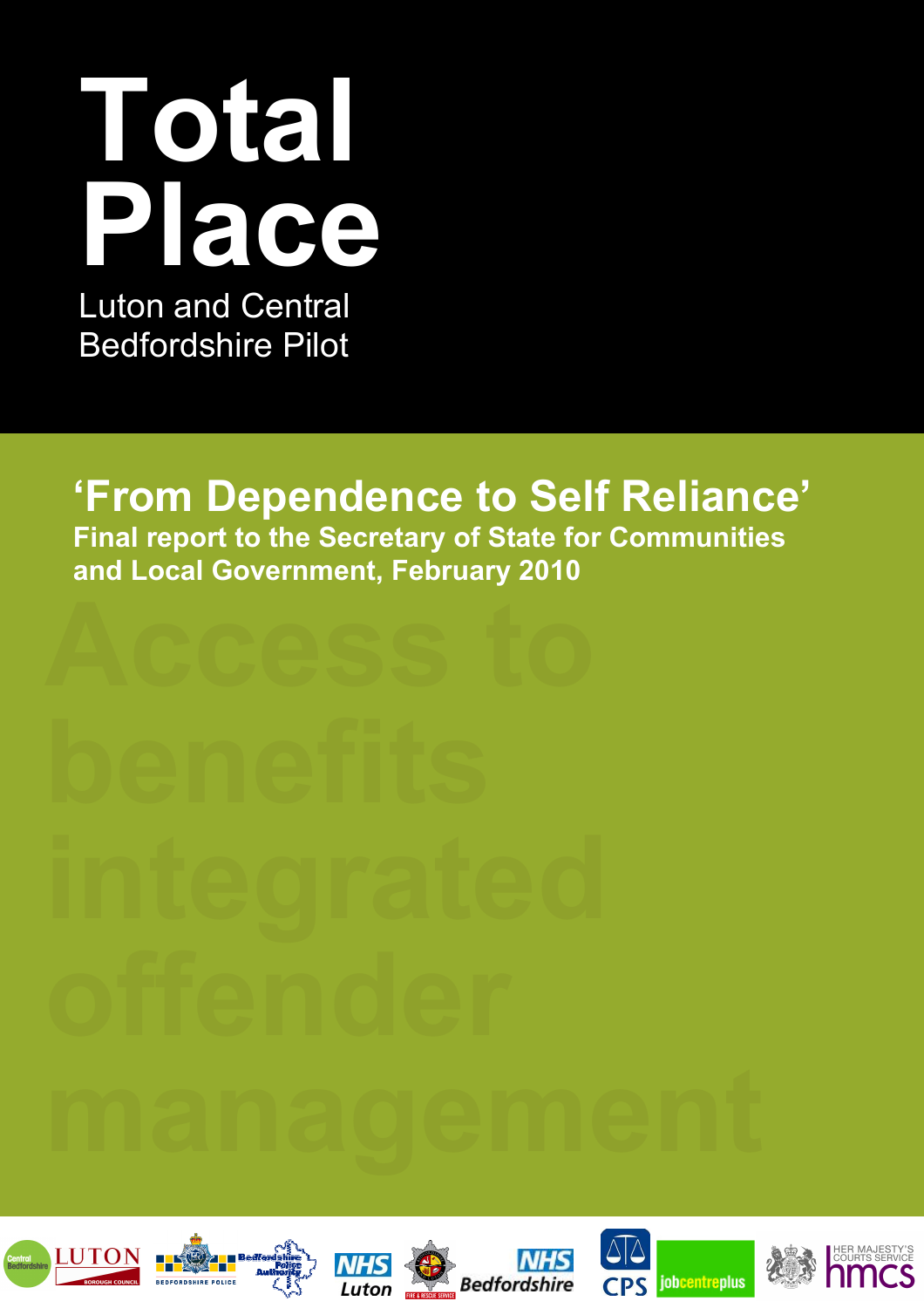### **i. Foreword**

From the outset, both Central Bedfordshire and Luton Councils have welcomed Total Place. In each authority, there has been unequivocal cross-party support and, amongst all project partners, palpable enthusiasm and significant, demonstrable commitment to making it a success. We have all welcomed the chance to develop a 'whole area' approach to identifying new ways of delivering better for less.

When the Secretary of State presented the opportunity last summer to "push at an open door for reform" and "rewrite the future of public services", we were keen to achieve radical change. We wanted service re-modelling that would improve the experience of local residents and deliver better value.

We also wanted to demonstrate clearly the cost-effectiveness of *local* partnership working. We firmly believed that improved collaboration between central and local government agencies, together with a better alignment between community needs and all available resources, could indeed transform public services.

We believe our Total Place pilot has achieved this. From a considerable amount of research data and evidence, including the views of service users themselves, we have identified over 50 improvements that will have a significant impact in dealing with crime, cutting re-offending rates, improving access to benefits and removing barriers that discourage a return to work. At the same time, we have pinpointed significant cost-savings and improved value for money.

The project has embraced a new way for central government, local authority and voluntary agencies to address key community issues. We are confident it can be a forerunner for the way all public authorities will do business in the future.

The devil, as they say, is in the detail. Our recommendations pose challenges, not only for the project partner agencies involved, but for Whitehall – particularly with the very real prospect of serious financial constraints over the next few years. Some of our proposals will be solutions we can make locally; others will be a matter for central government decision or even legislative change. Some solutions proposed will be fairly easy to administer, others will require further investment.

But, having pinpointed the cause of so many problems within the system, we are duty bound to find solutions. What is clear to all Total Place partners in this area is that we cannot now just sit back and preside over the same old ways of working. This report outlines a considered way ahead.

As the sponsors of this pilot in Central Bedfordshire, Luton and Whitehall, we are indebted to the team engaged on this project who have, with enthusiasm and dedication, risen to the challenge we set, against a very tight time frame, and delivered what we consider to be a sound evidential case for change.

Cllr Richard Stay Deputy leader, Central Bedfordshire Council

Cllr Robin Harris Deputy leader, Luton Borough Council

Bill Stow Director General, Head of Policy and Support, Defra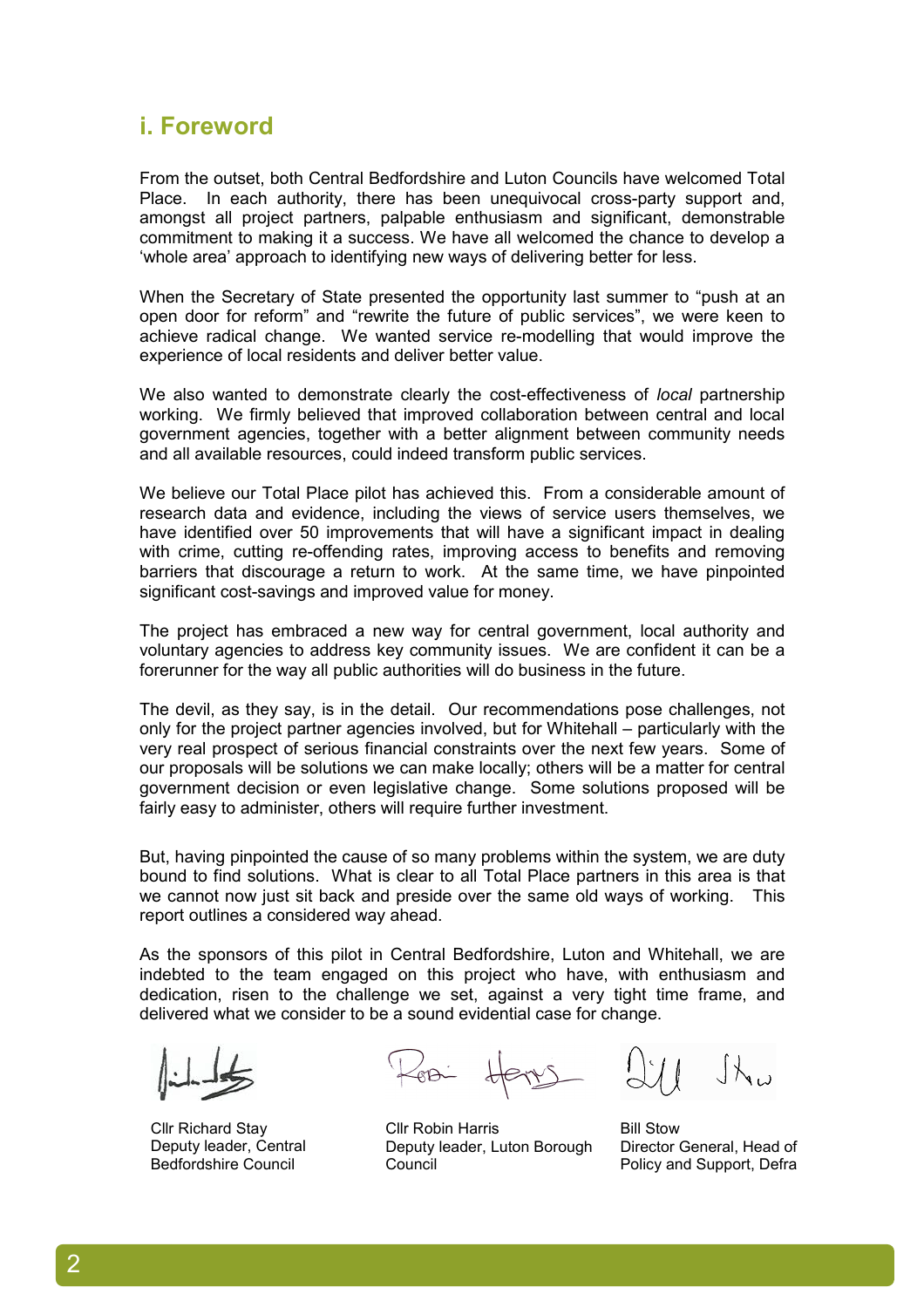### **ii. Executive Summary**

### **Our theme**

This Total Place pilot addresses some major challenges for Central Bedfordshire and Luton. Our choice of theme, f*rom dependence to self reliance,* has been informed by a number of key local factors. The sub-themes - integrated offender management and access to benefits - reflect some major concerns for residents. They also reflect opportunities to make a palpable, positive impact.

The area is one of striking contrasts. Some parts are relatively prosperous; others are amongst the most deprived in the country. Poverty is not confined to densely populated towns: Central Bedfordshire's rural environs also have, dispersed through them, low income groups who face the additional problems of poor public transport, isolation and problematic access to services. Throughout the area, and in line with national predictions, unemployment is expected to rise. There will be a sharp rise too in the elderly population, particularly amongst the over 75 age group. A considerable rise in demand for benefits is forecast - placing a further strain upon an already creaking system. In addition, increased poverty is likely to have an adverse impact upon crime levels. Although crime rates have fallen in recent years, fear of crime remains high.

### **Our findings**

The benefits system is a complex, expensive behemoth, spreading across central and local government. There are over 50 benefits. The majority are complicated, require lengthy calculations and often overlap. Each has its own form, its own rules and its own costly administrative machinery.

Customers are baffled, frustrated and often unaware of the benefits they might be entitled to. Administering authorities must work within extensive legislation, with the DWP having to issue no fewer than 14 lengthy advice manuals for employees. Guidance on housing and council tax benefits runs to over 1,200 pages. There is no easily understood roadmap for benefits staff, far less customers. This complexity consumes the resources of a vast array of other agencies: nearly a third of Citizen's Advice Bureau time is spent helping people understand and claim their entitlements.

*Spending on the benefits system - around £186.5 billion this year – accounts for nearly 28 per cent of government expenditure, outstripping the health budget by more than £67 billion…* 

The system is inherently inefficient, with a number of different forms usually involved, some over 50 pages long, all seeking the same or similar information. Different agencies often make different decisions based on the same data. But, from the customer's perspective, there is a clear duplication of process, for example when claiming at Jobcentre Plus and then claiming housing benefit from the local authority. Claimants often experience considerable confusion with the process and difficulties with proof of income and other verification documents. Payment delays are thus commonplace.

Crucially, from a perspective of trying to reduce dependency and encourage selfreliance, system complexity can reinforce the poverty trap. While benefit income levels may not be high, they are at least known and stable. Re-entering work can result in benefits being reduced or withdrawn, a problem compounded by having to pay income tax, usually at a high marginal rate, and national insurance. If the job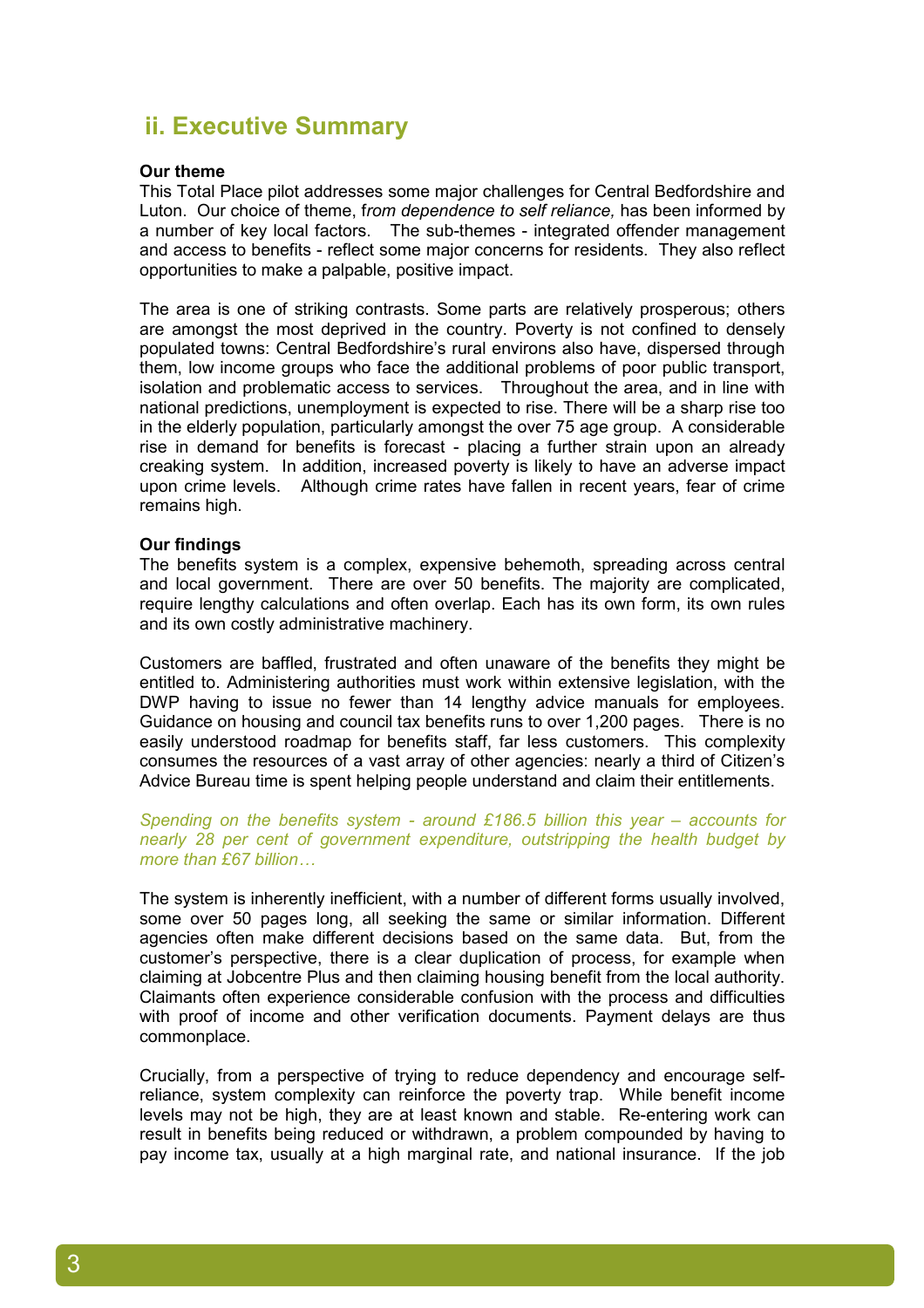comes to an end, people have to go through further lengthy procedures to reestablish their benefit entitlement.

### We have identified twelve significant opportunities to reduce the cost of delivering *benefits and greatly improve customer service…*

Government spending on the benefits system is likely to be around £186.5 billion this year, nearly 28 per cent of total managed government expenditure. It is in fact the biggest area of government spend, outstripping health by more than £67 billion. In Central Bedfordshire and Luton, benefits expenditure, including housing and council tax benefit, is estimated at over £1 billion a year. Labyrinthine procedures also increase the likelihood of higher costs through mistakes and abuse: the DWP identified overpayments of £2.7 billion last year due to fraud and error, while HMRC estimate tax credit overpayments of between £1.5 billion and £1.8 billion a year.

The cost of crime is also high. In addition, these costs are entirely disproportionate: local and national studies show that a high number of offences are committed by just a small number of people. The most prolific five per cent of offenders – around 250 – are likely to be responsible for a quarter of crimes committed. This 'top tier' were named in over 2,500 offences in this area between 2007 and 2009, costing an estimated £8 million, including criminal justice system costs of over £2.5 million. Worse, official studies have revealed that, for every reconviction, a further five unreported offences will have taken place. Thus, estimated costs rise yet further to over £13 million a year, including criminal justice costs of £5 million. Based on local case studies of self reported offending levels and extrapolating this behaviour to the 250 cohort, this figure could be as high as £112m per annum.

Our studies have tracked the typical path of such offenders through a system administered by a myriad of agencies. Our conclusion is that, in many cases, the process completely fails to break the offending/ re-offending cycle and in some cases, may actually contribute to it.

### *Our 'top 250' of persistent offenders could be costing taxpayers as much as £112 million a year…*

Offenders within the five per cent top tier - and those we interviewed as part of our Total Place project - are typically heavily entrenched in their offending behaviour. Often, they will have complex needs and problems across a number of areas, drug abuse issues and homelessness being typical examples, which contribute to their reoffending. Yet, currently, less than half of this group are supervised by probation services or included in programmes for prolific, priority offenders. There are gaps too in the delivery of intervention and support services across seven distinct pathways – children and families, housing, health, employment, education and training, drugs and alcohol, finance, attitude – that can determine the propensity to offend or re-offend. In particular, there are often considerable delays in accessing benefits and problems with securing suitable accommodation.

### **Our proposed solutions and the advantages they offer**



4

Our ultimate vision for the benefits system is one that is simplified, coherent, and cost-effective and supports people into work. Built around customers, it will help them receive their entitlements more easily but at the same time help tackle underlying problems and assist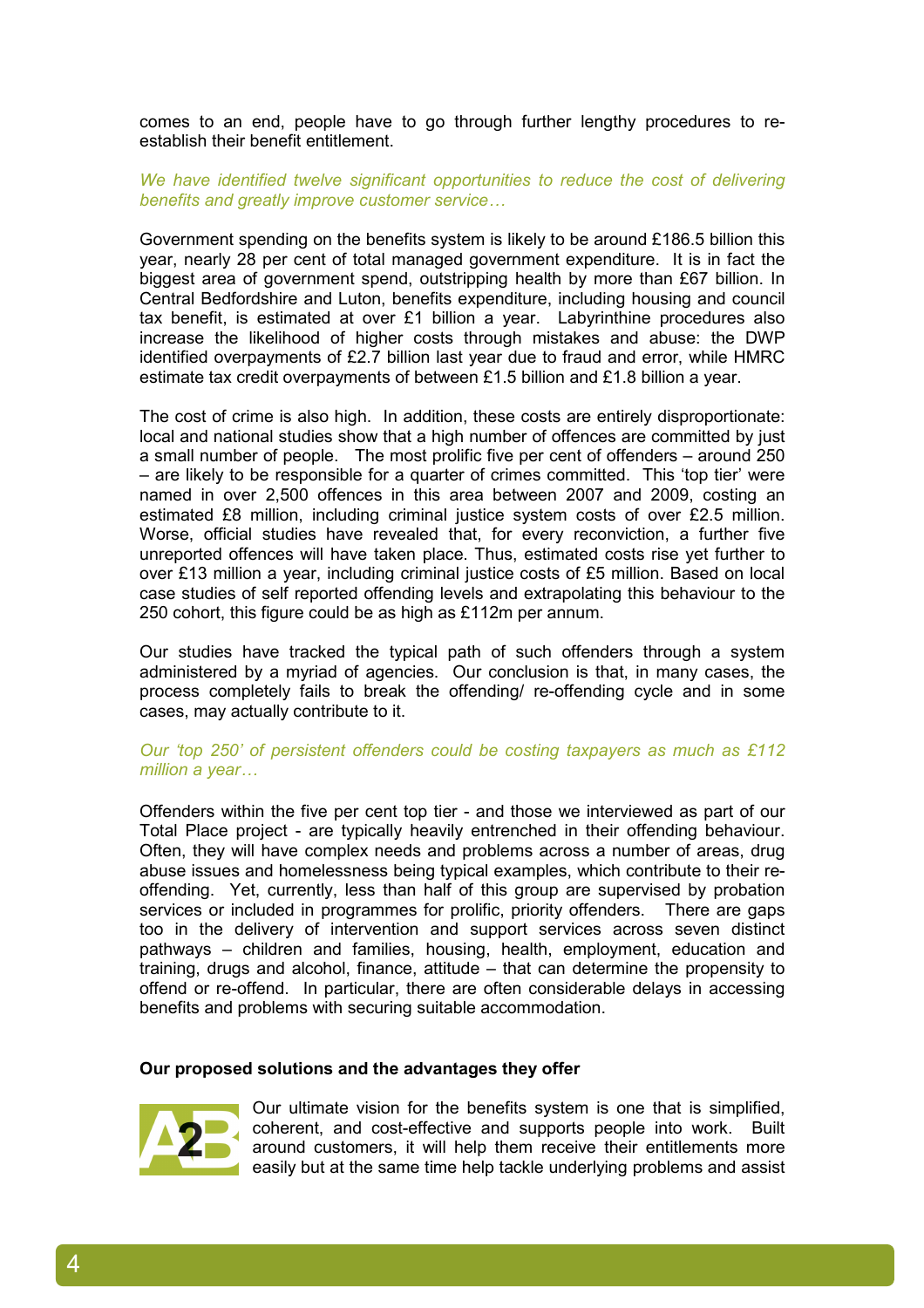self-reliance rather than dependency. It will remove many of the systemic disincentives to coming off benefits and returning to employment.

We have identified seven local improvement opportunities for the short and mediumterm and five national or legislative changes that could be made in the medium or longer-term. The longer-term proposals focus upon enhancing the *Tell Us Once*  approach that could pave the way towards a unified and far simpler benefits system.

Locally, we envisage a simple, customer focused and, increasingly, a self-service process – available across all customer access channels - with a 'triage' service available to provide rapid access to expert help and advice whenever needed and bringing together the disparate agencies currently providing these services. This will greatly improve the customer experience and enable earlier intervention to stop problems reaching crisis point. Key factors include a shared vision and purpose, a single IT system across a range of benefits and a single system, and team, for verification and customer visits. A single, common team to counteract fraud is also proposed.

Such an improved, 'joined up' and more cost-effective system would share data more effectively, simplifying and speeding up the application process for the customer and reducing the incidence of payment delays. Support services could then be more proactive and responsive and better deployed to help address 'root cause' problems and enable a greater shift to proper self-reliance. Shared back office functions and colocation could greatly reduce administration costs. A greater number of people would come into benefits through our more proactive and responsive system. However by tackling underlying causes, promoting work and removing barriers that discourage a return to work, more would move out of benefits and into self-reliance.



From our second sub-theme, we propose a properly resourced and co-ordinated system of integrated offender management, able to work intensively with appropriate individuals. The focus would be upon the county's most prolific and damaging offenders.

From the outset, we would stress that integrated offender management is not a soft option. We recognise fully the ongoing requirement to enforce the law and protect the public. But, in aligning, strengthening and widening current offender management activity, we see real opportunities to increase effective rehabilitation, cut crime and its costs and boost public confidence in the criminal justice system.

### *We propose a properly resourced and co-ordinated integrated offender management team …*

We have identified over 40 potential improvements that can be implemented relatively quickly at a local level and nearly 40 recommendations for change in the longer term, some at local level and others mainstreamed at national level. There is considerable scope to strengthen the availability, access and timing of the interventions and services required to break the cycle of re-offending and, in terms of cost-benefit analysis, there is a strong business case for this.

Proposals include the creation of an integrated offender management team, with resources provided by individual partner agencies. There are also several recommendations to improve the co-ordination and provision of welfare benefits and accommodation, including the creation of the means to pay rent if it is appropriate to keep the offender's accommodation open while he or she is in custody.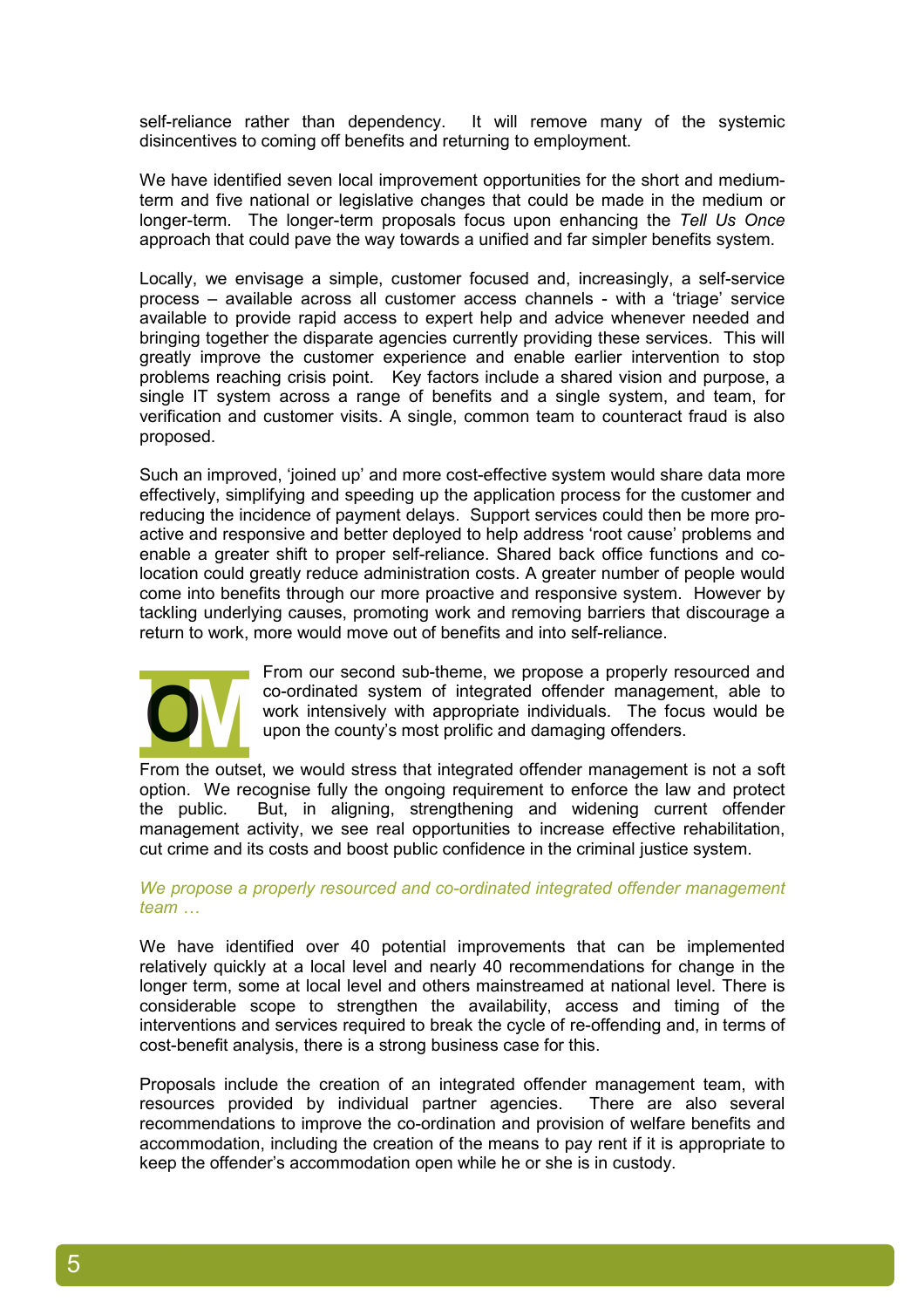There are recommendations too for strengthening drugs and alcohol treatment services and closer working with health and mental health services. In addition, there are proposals to create or strengthen employment and training services and facilities for positively affecting behavioural change, including the re-instatement of victim awareness courses.

There is scope, as well as a strong need, to strengthen services for the management of offenders who are not under statutory supervision. A further recommendation here is that Bedfordshire's IOM system must look to engage and enrol further priority offenders within this group.

### **The challenges, local and national**

Staying with the integrated offender management sub-theme, the biggest challenge to Whitehall will be the legislative change required to ensure that people coming out of prison have early access to benefits. Locally, at least one major challenge will be the political will to deploy more resources towards providing suitable accommodation for offenders.

For the A2B sub-theme, customer benefits, service efficiencies and savings will also be accompanied by challenges. To deliver some of our recommendations, we will need central government backing through the DWP, its underpinning agencies and, in time, HMRC, particularly in terms of co-located services and, even more importantly, data-sharing.

Both locally and nationally, we must move away from centralism and centralist thinking. While simplifying the benefits system is a national challenge, we believe we can make a positive contribution to this huge task at local level. This challenges policy, legislation, organisational boundaries and local governance. There are also technological and logistical hurdles.

Within both sub-themes, we are confident that a high number of service improvements are available in both the short and medium term: some at little or no additional cost, others requiring further investment now to reap significant savings over the next three to five years. Yet, in the current economic climate, this could prove to be a further challenge. Total Place has proved resource intensive and dedicated, full-time resources will be needed to fully realise its full potential.

*Both locally and nationally, we must move away from centralism and centralist thinking. Although simplifying the benefits system is a national challenge, we believe we can make a positive contribution to this huge task at a local level…* 

Many key proposals could require structural change and resource pooling locally. A number would require change at central government or legislative level. However, with strategic commitment and operational support, we feel strongly that positive, cost-effective results can be achieved. Many of our recommendations could, we feel, be mainstreamed.

However, all involve a will to change difficult situations nationally and locally. Significant effort is needed to accomplish this. Our report shows what is required from both central government and local agencies. Without the political will, requisite framework and the resources to make it happen, little will change.

A further, and critical, challenge is reducing the burden of reporting, inspection and assessment that currently weigh down public services. Our Total Place project has led us to a re-examination – and costing - of the inspection frameworks that sit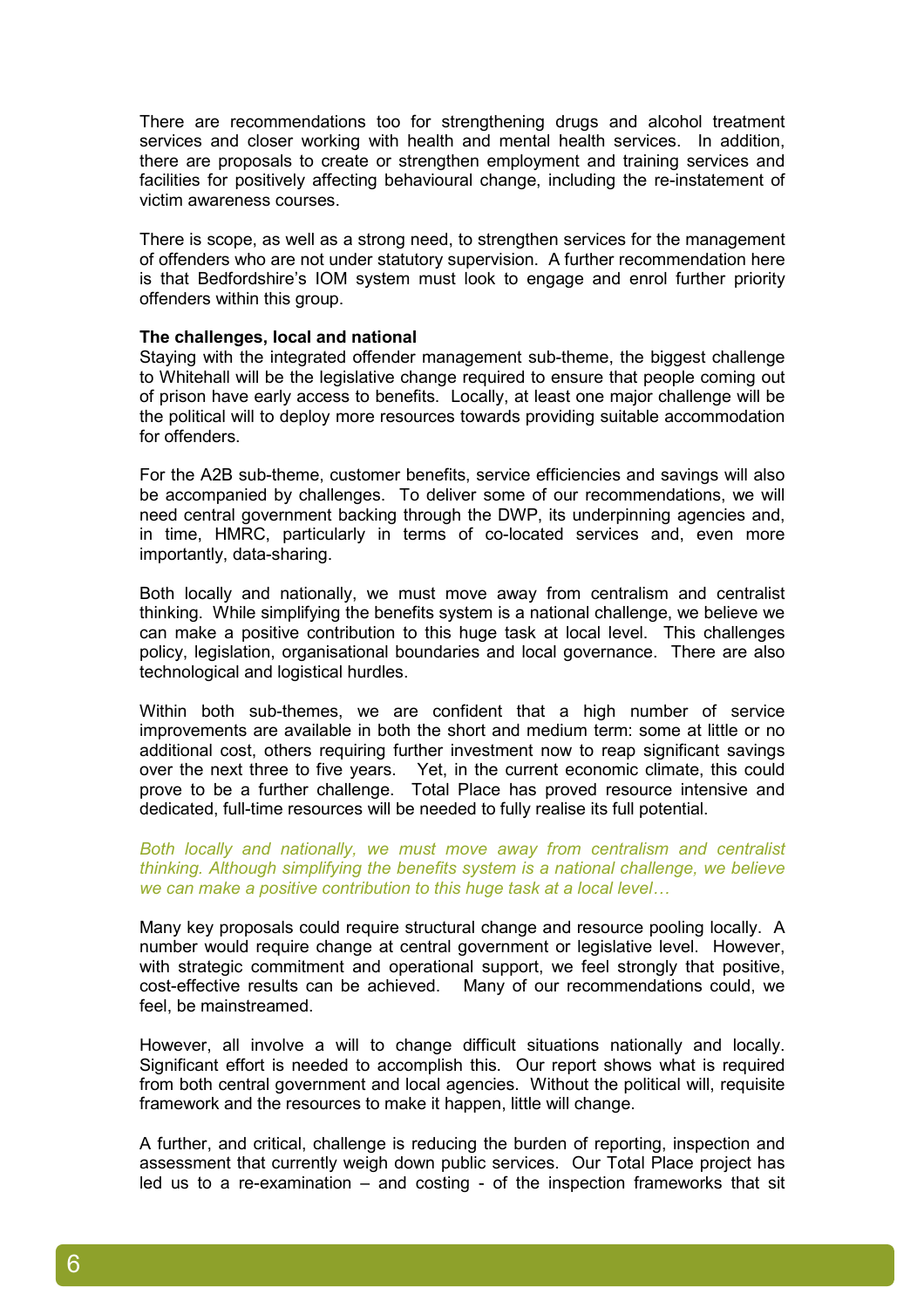across our respective administrative areas. Monitoring costs for local authority, health, police, and probation and fire services in this area total more than £4 million per annum, around half of which funds staff working in this inspection regime. This is dubious value for money and offers limited help to front-line services. It must be reviewed.

### **The way ahead**

The project has already delivered a range of other benefits: we have a clear, robust methodology and are developing a governance framework to drive collaboration and jointly understanding and responding to our customers needs across Luton and Bedfordshire. The past seven months of this project has taught us much about redesigning and realigning services. We have deployed sound project and changemanagement techniques to map out, in detail, existing systems and capture all ideas for improvement in a coherent, practical way. We have used powerful social marketing research tools to ensure all recommendations are built soundly around the customer/service user's perspective.

We have learnt from other Total Place pilots and opened up stronger, more focused channels of communication with Whitehall. We have reinforced the role of both councils as effective, representative community leaders and forged profitable new coalitions. Locally, strong, new relationships have blossomed across many public services and a number of opportunities have been identified for further productive collaboration. All of which augers well for future joint working.

Total Place enjoys substantial enthusiasm, support and momentum in Central Bedfordshire and Luton. It is seen as an essential first step in the review of our business that sets out an effective methodology for future interventions. There is an appetite for service step-change and improved cost effectiveness. In the face of an impending 'perfect storm' of decreased funding and increased service demand, there is wide engagement to this agenda. Indeed, there is a complete acceptance that it is an imperative.

Thus, there is a strong desire - locally and nationally - to deliver similar projects in the future. A shortlist is already being drawn up including: tackling worklessness, integrated commissioning services and social care services with the NHS, plus support for 'high contact' families and people with disabilities alongside important initiatives to collaborate and share back-office systems. This will of course, be in addition to the challenge of delivering the benefits promised by our pilot themes. One of the first substantive challenges will be the need to secure local and national funding for the necessary resources to deliver the business cases and recommendations.

In conclusion, we are confident that Total Place has demonstrated its potential for delivering more for less and that Bedfordshire authorities and partners are highly capable of running further similar projects successfully and cost-effectively. But continued, focussed support and commitment from central government is vital. As is Whitehall's recognition, confidence and trust that local partnerships can and will continue to offer improvements, efficiencies and savings if they are given the flexibility and backing to do so.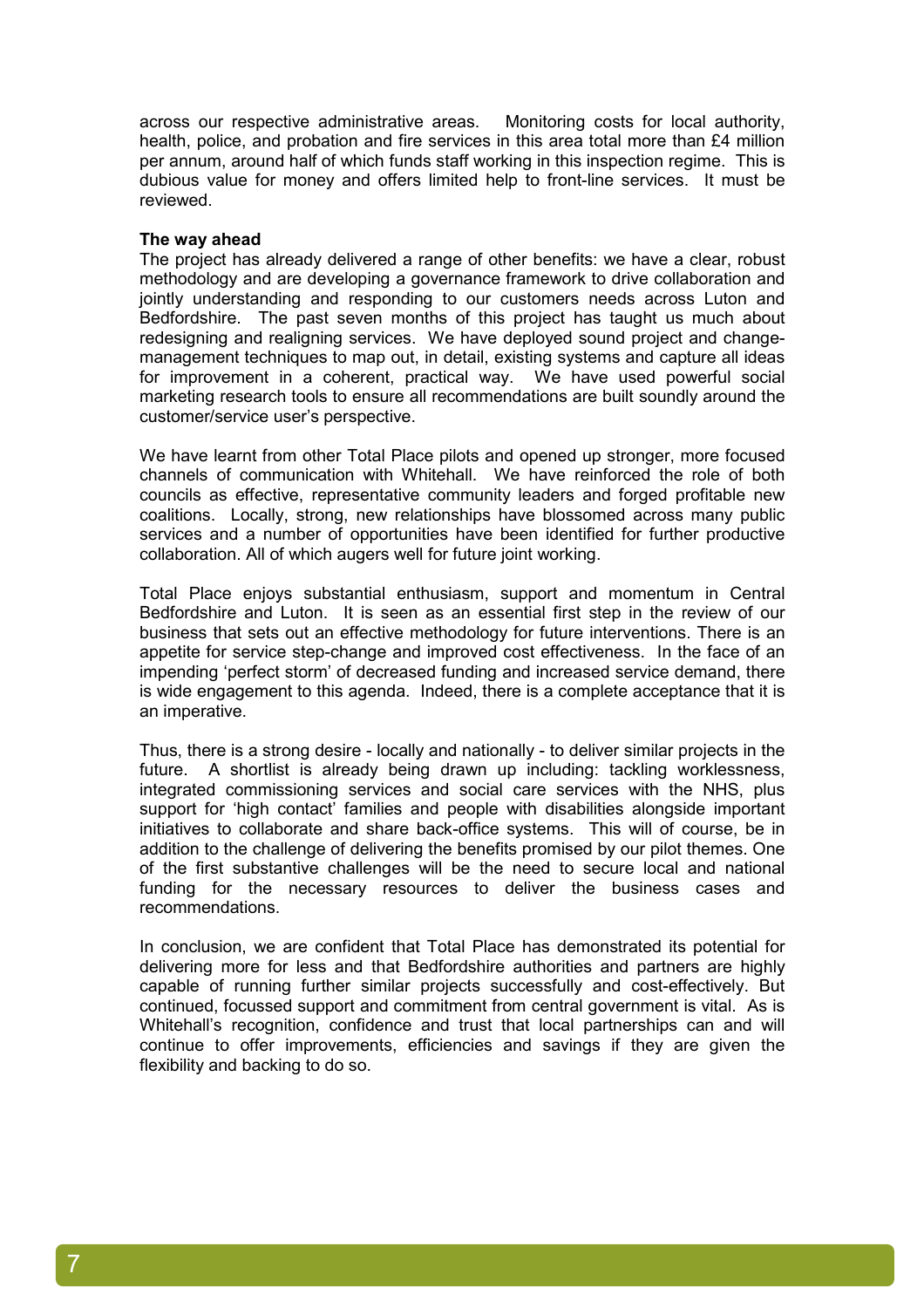

Luton and Central Bedfordshire Pilot

# **Introduction**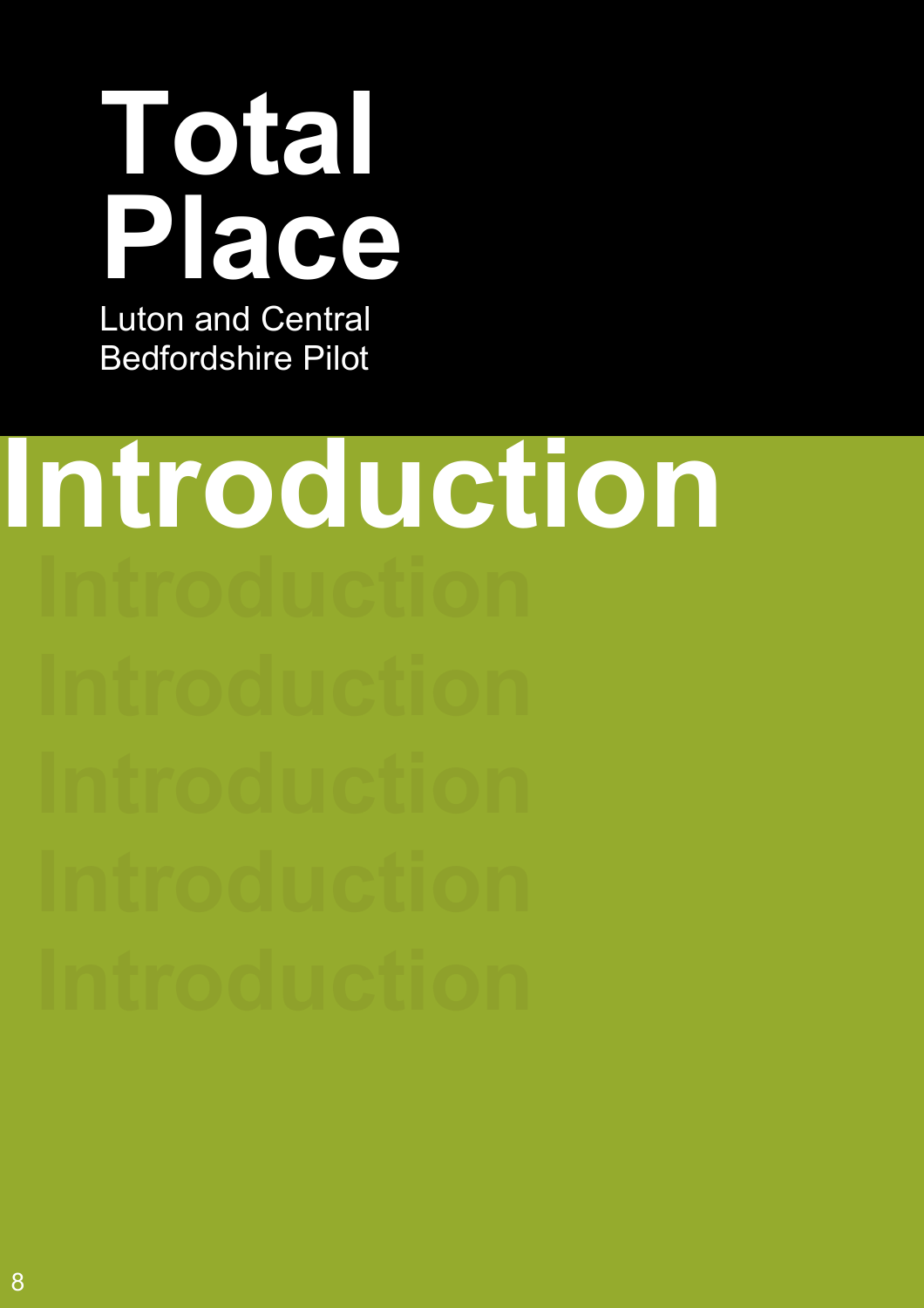### **1.0 Introduction**

The pilot theme for this area is *from dependence to self reliance*. It embraces a range of entirely new proposals for how all public agencies, not just councils, can better address key community issues. A series of widely attended workshops last summer sharpened our focus on two distinct subthemes: access to benefits and integrated offender management. Both reflect some major concerns for local residents, where partners felt a real, positive impact could be made.

Thus, our joint aspirations for the Total Place pilot were that it would:

- Have significant impact
- Be deliverable within time and resource constraints
- Be of interest across local organisations
- Be customer focused
- Change the way we do business
- Deliver efficiencies

We wanted to deliver early efficiencies to validate our work. In addition, we wanted to develop an approach that could be successfully mainstreamed nationally.

Above all, we wanted to highlight our collective ability to find new and better ways of doing things and to underline the necessity, when assessing community needs and the availability of resources, of looking at the *totality* of public spending and the outcomes in any given area.

The purpose of this report, therefore, is to set out in detail:

- The governance of this pilot and how we engaged and enrolled partners, stakeholders and service users
- How this project was organised as a true community partnership, with considerable input from each partner agency
- How we made a representative, collective decision on the choice of theme and sub-theme
- Our methodology, including change management and social marketing research tools
- Our rationale, data-gathering and evidenced findings